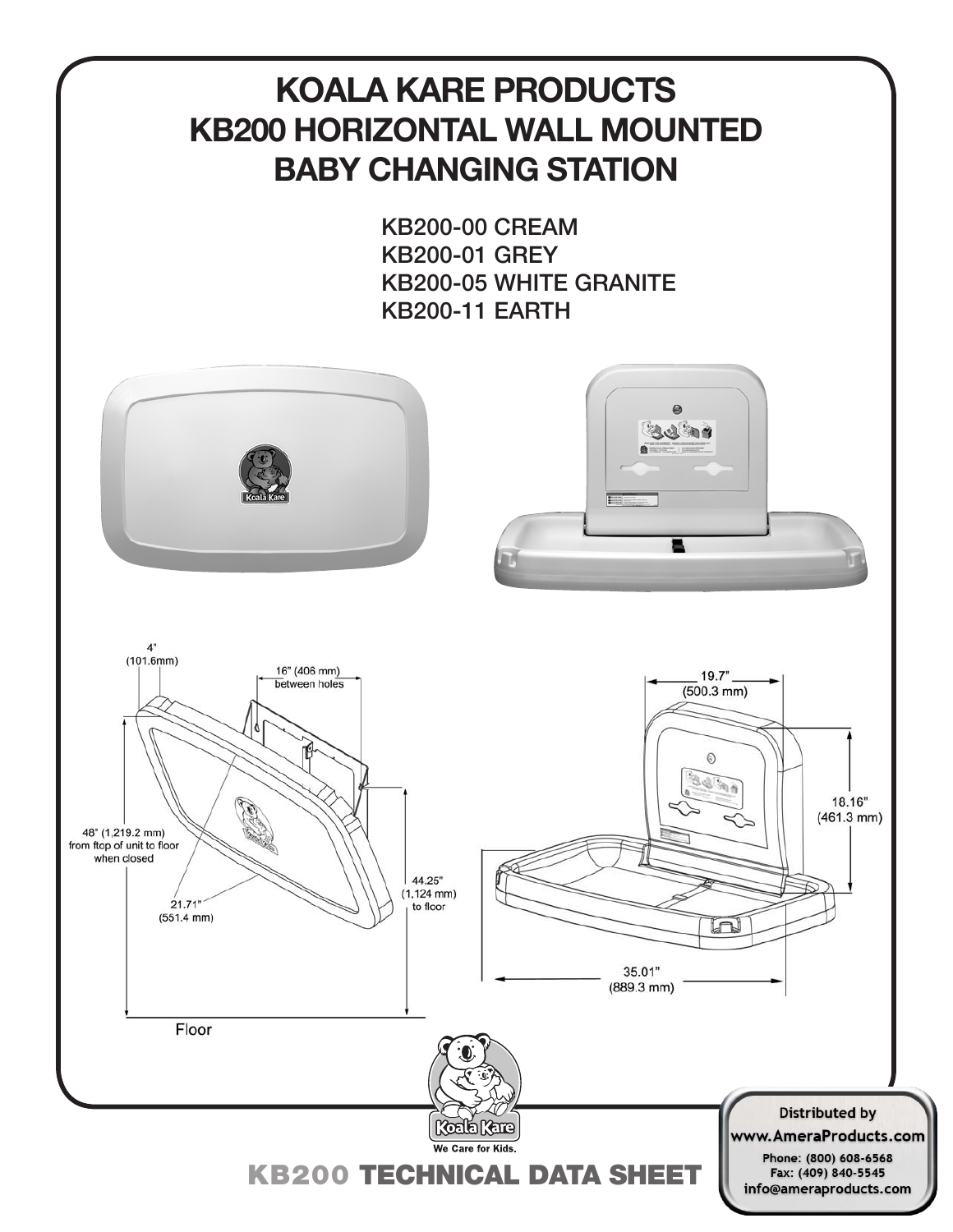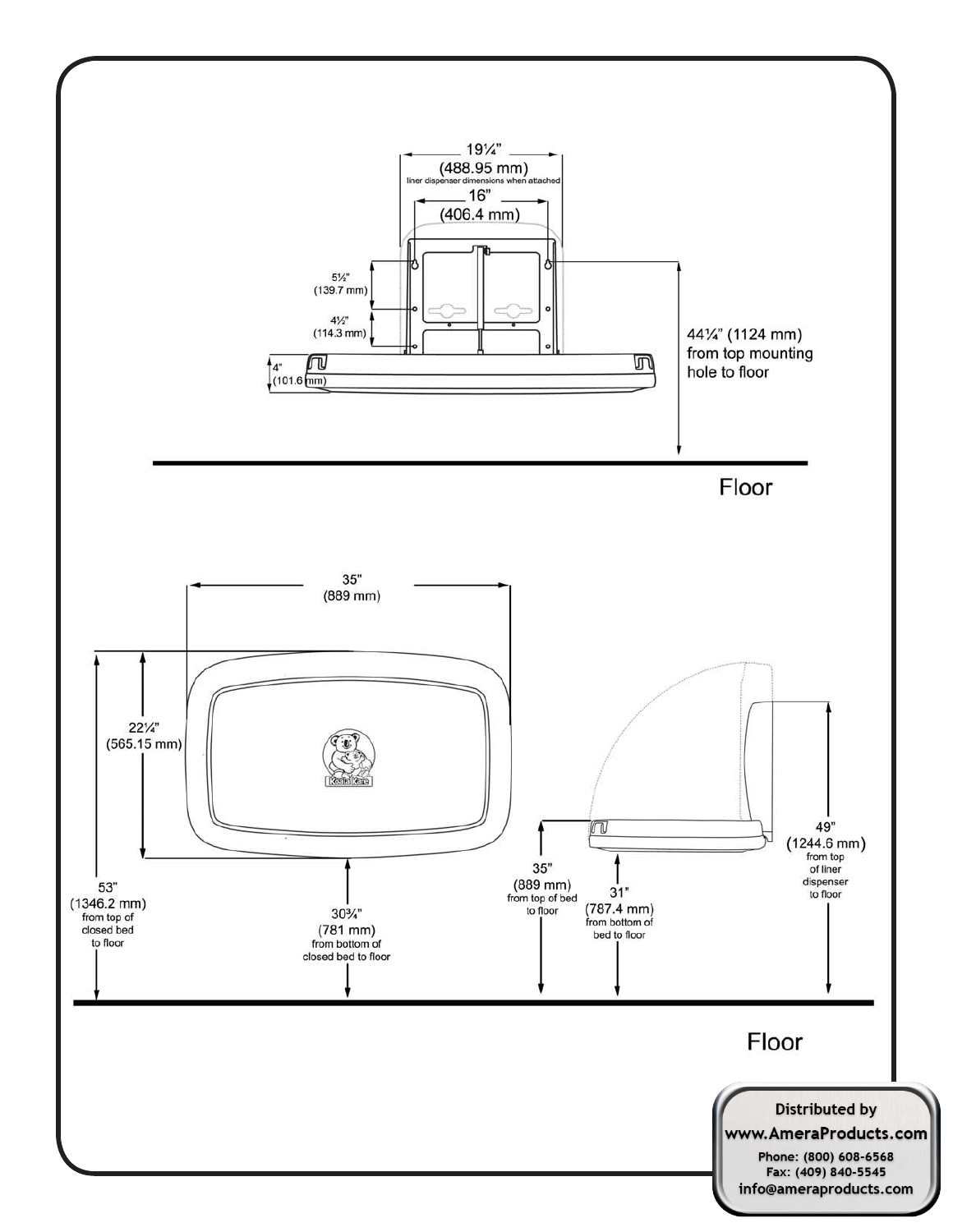## **MATERIALS:**

FDA approved injection-molded polypropylene with Microban® antimicrobial additive embedded into the bed surface. Reinforced steel-on-steel hinge mechanism and metal mounting chassis with mounting hardware included. Labelled usage instructions and safety messages in four languages. Optional Braille label available. Contoured changing surface area is 450 sq. in (11,430 sq. mm) and comes complete with nylon safety strap and bag hooks. Dual cavity liner dispenser holds approximately 50 KB150-99 bed liners.

### **OPERATION:**

Concealed pneumatic cylinder and metal mounting chassis provides controlled, slow opening and closing of bed. Polypropylene is easy to clean and resists odors and bacterial growth. Complies with ASTM static load performance requirements when properly installed.

Warning: To ensure that the unit supports the intended loads, baby changing stations must be properly installed according to the manufacturer's instructions.

### **SPECIFICATION:**

Baby changing station body shall be durable, injection-molded polypropylene. Design of unit shall be surface-mounted. Unit shall be equipped with a pneumatic cylinder for controlled opening and closing of bed. Bed shall be secured to metal mounting chassis with a concealed steel-on-steel hinge. No hinge structure shall be exposed on interior or exterior surfaces. Unit shall have mounting hardware included. Unit shall have Microban® antimicrobial embedded into plastic material on the changing surface. Unit shall conform to ANSI S117.1 Accessible and Usable Building and Facilities, ASTM F 2285-04 Standard Safety Performance Specification for Diaper Changing Tables for Commercial Use, ANSI Z535.4 Product Safety Signs and Labels, EN 12221:2008, ASTM G22 Antibacterial standards or local code if more stringent installation requirements are applicable for Barrier-Free accessibility. Unit shall comply with ADA regulations when properly installed. Bed shall have smooth concave changing area with a nylon safety strap and two hooks for bags or purses.

Unit shall have a built-in Liner Dispenser for use with 3-ply chemical free biodegradable bed liners, instructional graphics and safety messages in 4 languages. Optional Braille label is available. Unit shall be backed by manufacturer's 5-year limited warranty on materials and workmanship and include a provision for replacement caused by vandalism. Unit shall be manufactured in the U.S.A.

> **Distributed by** www.AmeraProducts.com Phone: (800) 608-6568 Fax: (409) 840-5545 info@ameraproducts.com